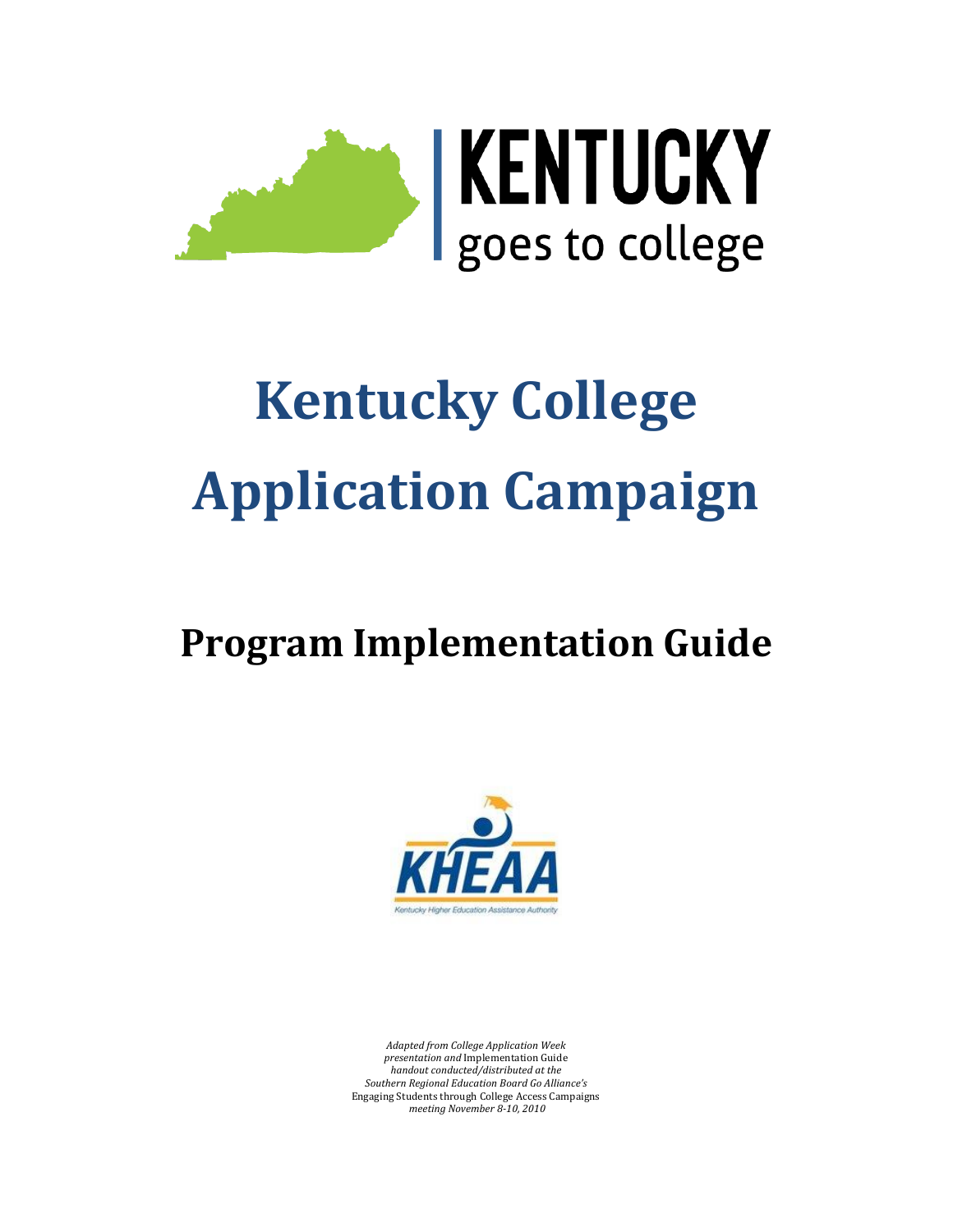## **Table of Contents**



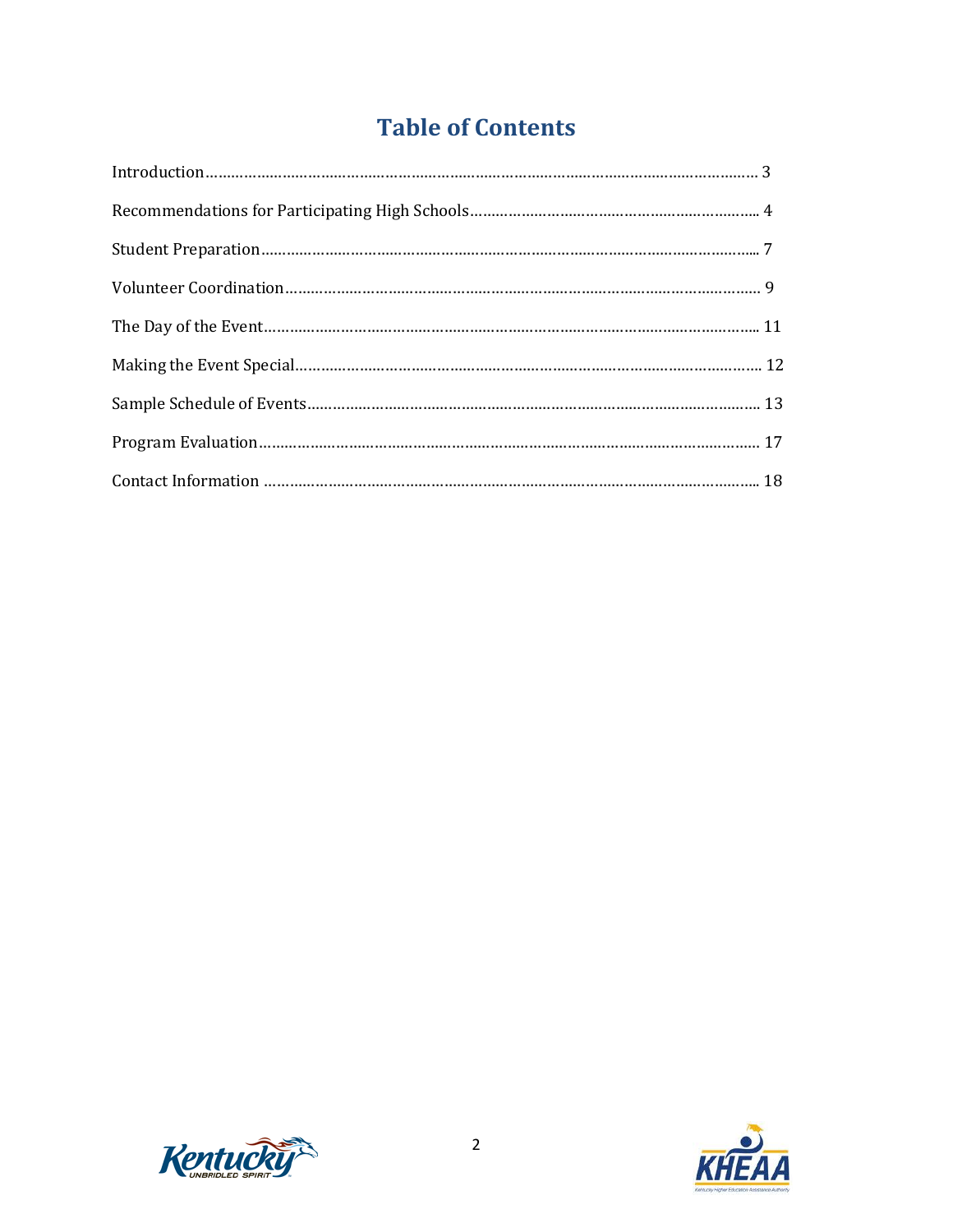## **Introduction**

For many students, particularly those who do not have an immediate family member who attended college, applying to college can seem overwhelming. For those students, having someone who can help them navigate the college application process can be enough to encourage them to pursue a postsecondary education. By implementing a College Application Campaign program, your school can ensure that every senior has the opportunity to receive hands-on assistance as they take the first big step towards continuing their education following high school.

The Kentucky Higher Education Assistance Authority (KHEAA) is pleased to sponsor Kentucky College Application Campaign. KHEAA, with support from the following partners, will provide resource materials and field staff counselors to assist any school interested in hosting a College Application Campaign event. **Planning, scheduling and implementation of any or all of the suggestions in this guide are the responsibility of the host school.** Kentucky College Application Campaign Advisory Board Members:

- 55,000 Degrees
- Association of Independent Kentucky Colleges and Universities (AIKCU)
- College Access Partnership
- Council on Postsecondary Education (CPE)
- GEAR UP Alliance
- Iefferson County Public Schools (ICPS)
- Kentucky Association for College Admission Counseling (KYACAC)
- Kentucky Association of Collegiate Registrars and Admissions Officers (KACRAO)
- Kentucky Association of Educational Opportunity Program Personnel (KAEOPP)
- Kentucky Association of Student Financial Aid Administrators (KASFAA)
- Kentucky Campus Compact
- Kentucky College Coaches Program
- Kentucky Counseling Association (KCA)
- Kentucky Department of Education
- Kentucky School Counselor Association (KSCA)
- Southern Regional Education Board (SRSB)

We hope that you will find the information contained in this guide useful as you implement a program in your school. In addition, you may also find it helpful to review some of the resources in the College Application Campaign Online Toolkit, available at [kygoestocollege.com.](http://www.kygoestocollege.com/) Some additional websites that may be helpful include:

#### [kheaa.com](http://www.kheaa.com/)

Good luck as you plan your event!



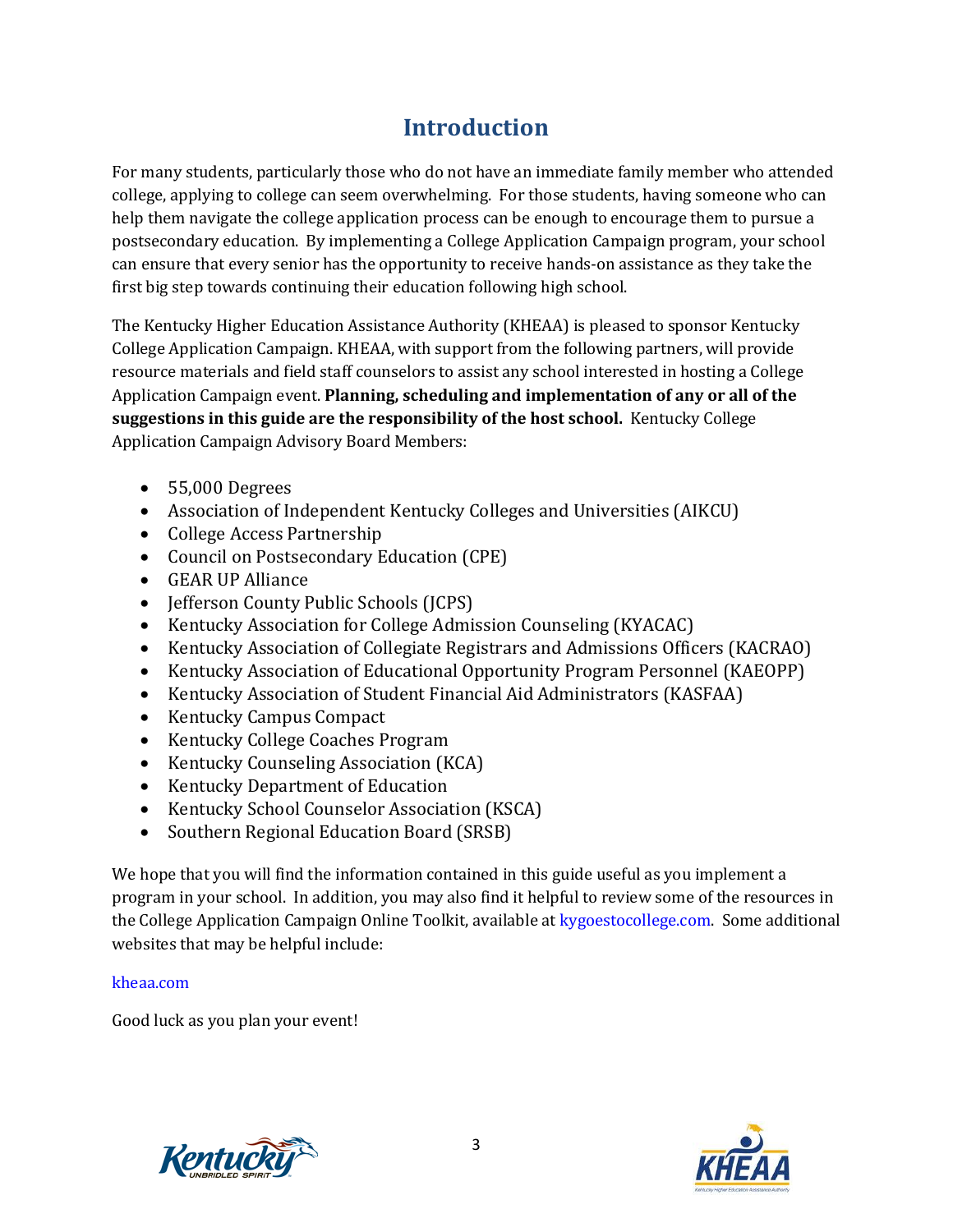## **Recommendations for Participating High Schools**

Following the recommendations below can help you make the most of your College Application Campaign program and ensure that your event runs smoothly and with maximum impact.

**Identify a site coordinator.** This can be a counselor or advisor, who will be responsible for planning and implementing the event at your school. It is also recommended that there is a back-up coordinator designated.

**Register your event.** Visit the Kentucky Goes to College website a[t kygoestocollege.com](http://www.kygoestocollege.com/) or follow the link o[n kheaa.com](http://kheaa.com/) to register your school's event and submit contact information for the site coordinator. Registered schools will have exclusive access to certain free promotional materials, training opportunities and the latest news or information being shared by KHEAA or other program partners.

**Build a school-wide team.** Recruit counselors, teachers, and other staff to assist with the planning and implementation of the event. Forming a team will help share the work across multiple individuals and help ensure the entire school is supportive of the event. Students could also be identified to volunteer to help and earn community service hours.

**Encourage school-wide involvement.** Get the entire school excited about the event and applying to college. Remember, it is never too early to begin thinking about college! Encourage all students and staff to participate in activities like daily trivia contests, wearing college shirts, sharing college stories or decorating classroom doors with college logos, photos, and other mementos. For additional student activity ideas, check out the Counselors tab in the Online Toolkit.

**Reserve your event location.** Make sure it's equipped with a sufficient number of networked computers and printers, well in advance of the event. Typical event locations include the school's media center, computer labs and classrooms with computers.

- Ensure that enough computers are available to allow adequate time for each student to participate. Typically, each student requires a minimum of 45 minutes to an hour to successfully complete a college application.
- Work with technology support staff to ensure that school internet firewalls or other access restrictions will not prevent students from accessing online applications the day of the event.
- Consider reserving computer lab space for multiple days the week of the event, depending on the size of the senior class.

**Promote the event early and often.** Don't underestimate the power of talking up your College Application Campaign event. Consider any or all of these advertising opportunities:

• Promote activities in and around the school through banners, posters (provided FREE to registered schools), emails, letters, one-on-one conversations, school announcements, school newsletters, school calendar, and social media.



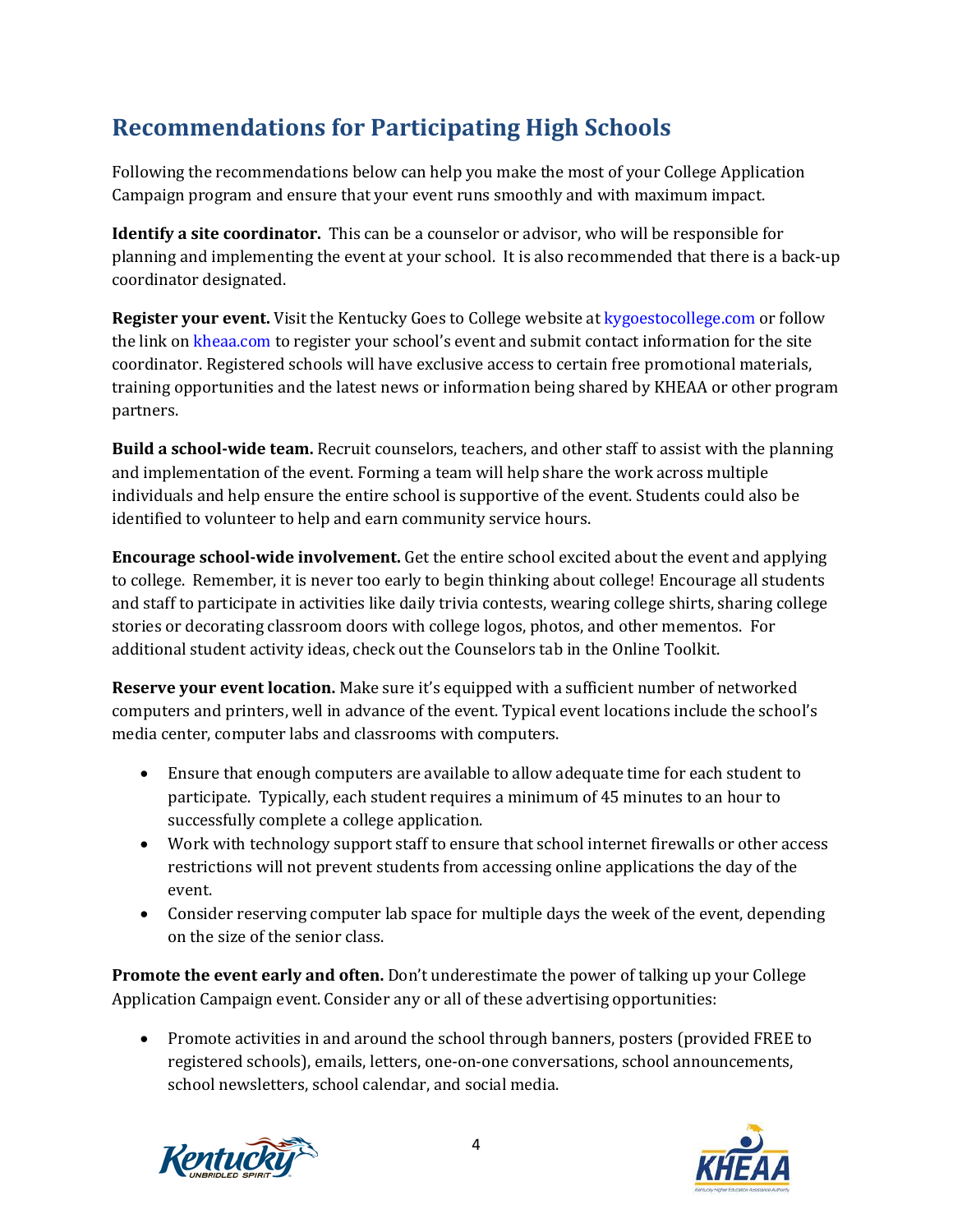- Add messages of encouragement for seniors applying to college on exterior schools signs and ask local businesses to do the same.
- Remember to invite local media to attend the event. A press release template can be found in the Online Toolkit. Get students involved with this process using the Media Blitz activity under the Counselors tab in the Online Toolkit.

**Keep parents in the loop.** Include information about your event in newsletters or other parent communication such as texts, the school's automated call service or social media messaging. Include tips on how parents can support their students through the college application process.

**Recruit volunteers.** Ask school and community leaders to help with the event. Here are some examples of volunteers:

- School superintendent or principal
- Current students who have already completed the application process
- Local colleges and universities, including representatives from Admissions, Financial Aid and Registrar Offices, Office of Disabilities as well as current students
- Local Chamber of Commerce
- Local business leaders
- Community organizations
- Extension services
- Previous graduates of your high school who have gone on to college
- Local library staff
- Parents/PTA
- Family Resource and Youth Service Center staff
- Board of Education staff/school board members

**Provide ALL seniors access to the event.** Develop a schedule for your event (see sample schedule in the back of this guide) which will provide all seniors the opportunity to participate. Requiring that seniors sign up to participate beforehand is strongly discouraged as often those who could benefit the most from the event will not sign up.

**Allow for adequate student preparation prior to the event.** Help students make the most of their College Application Campaign experience. Meet with seniors early in the school year to allow adequate time for students to complete appropriate college research.

• Students can create a My KHEAA account to research all Kentucky colleges and universities, as well as check their KEES scholarship awards a[t kheaa.com](http://www.kheaa.com/).

**Arrange for alternate activities for students planning to join the military.** Not all students will want to apply to college, particularly those who are planning to enter the military following graduation. Plan to invite a military recruiter or a representative from Kentucky National Guard to set up a table at the same time other students will be filling out applications.



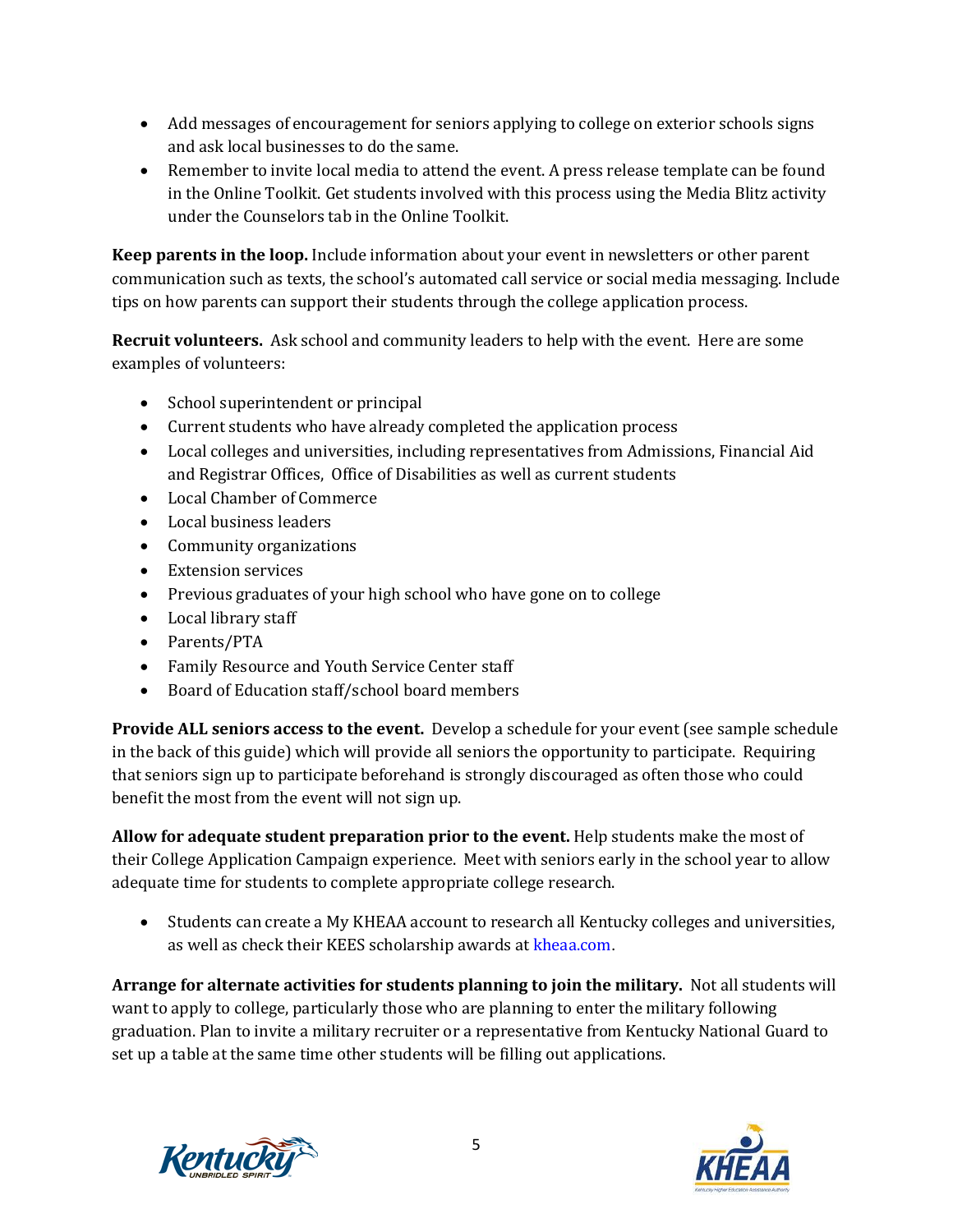**Have a paper application alternative.** Some schools will only accept application fee waivers if they are attached to a paper application. Before the event, gather paper applications from the schools your students are most likely to be interested in and have them available in the computer lab or reserved event space.

**Encourage students to attend one of the regional KYACAC college fairs in your area.** You may even consider making arrangements for them to attend, if your school does not already do this. This will be a great opportunity for them to gather information and do some preliminary research. For more information, visit the KYACAC website a[t kyacac.org.](http://kyacac.org/) 



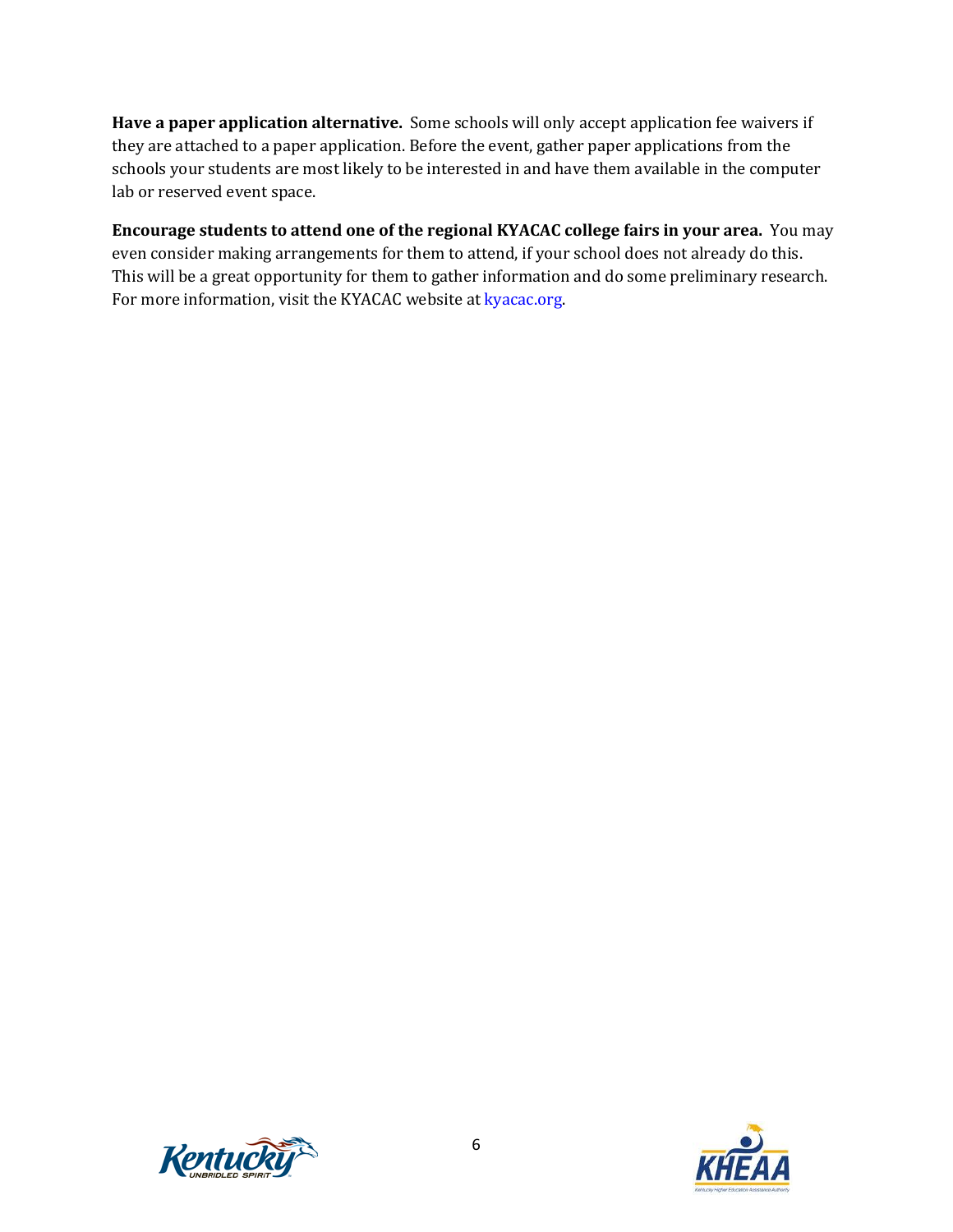## **Student Preparation**

Student preparation is the key to a successful College Application Campaign event. Make your students aware of why you are having an application event and what they will be doing so they are ready to complete applications when they arrive at the computer lab.

**Encourage students to complete college research prior to the event.** To help ensure students are able to make the most of their College Application Campaign experience, students should arrive to the computer lab with a list of colleges that they have determined would be a good match for them and to which they would like to apply. The Individual Learning Plan (ILP) is a great online tool for conducting college research. College characteristics students should be encouraged to consider include:

- Location
- Size
- Available majors
- Cost
- Available financial aid
- Admission requirements

#### **Make use of the student activities provided in the Online Toolkit at** kygoestocollege.com.

There are a variety of activities to help students with the college research and selection process as well as documents to help ensure they have the information needed to complete an application for college admission. Common information that students should be encouraged to gather includes the following:

- Student's full legal name
- Social Security number
- Citizenship status
- Residency information (such as date they moved to the state, state to which parent(s) filed taxes, driver's license and vehicle registration information, etc).
- Test information such as SAT/ACT test dates and scores
- Class rank
- Expected graduation date
- College essays and/or personal statements, if required by the college
- Letters of recommendation, if required by the college

**Encourage teachers to incorporate college essay assignments into their curriculum.** This will help ensure that students applying to colleges requiring essays will be prepared, and even if they don't need an essay, it will help them think about their college goals. KHEAA provides some essay writing prompts in the Online Toolkit. Students applying to colleges requiring an essay and/or personal statement should be encouraged to save their essay to a thumb drive so they can quickly and easily upload it or copy and paste it into the admission application during the event.



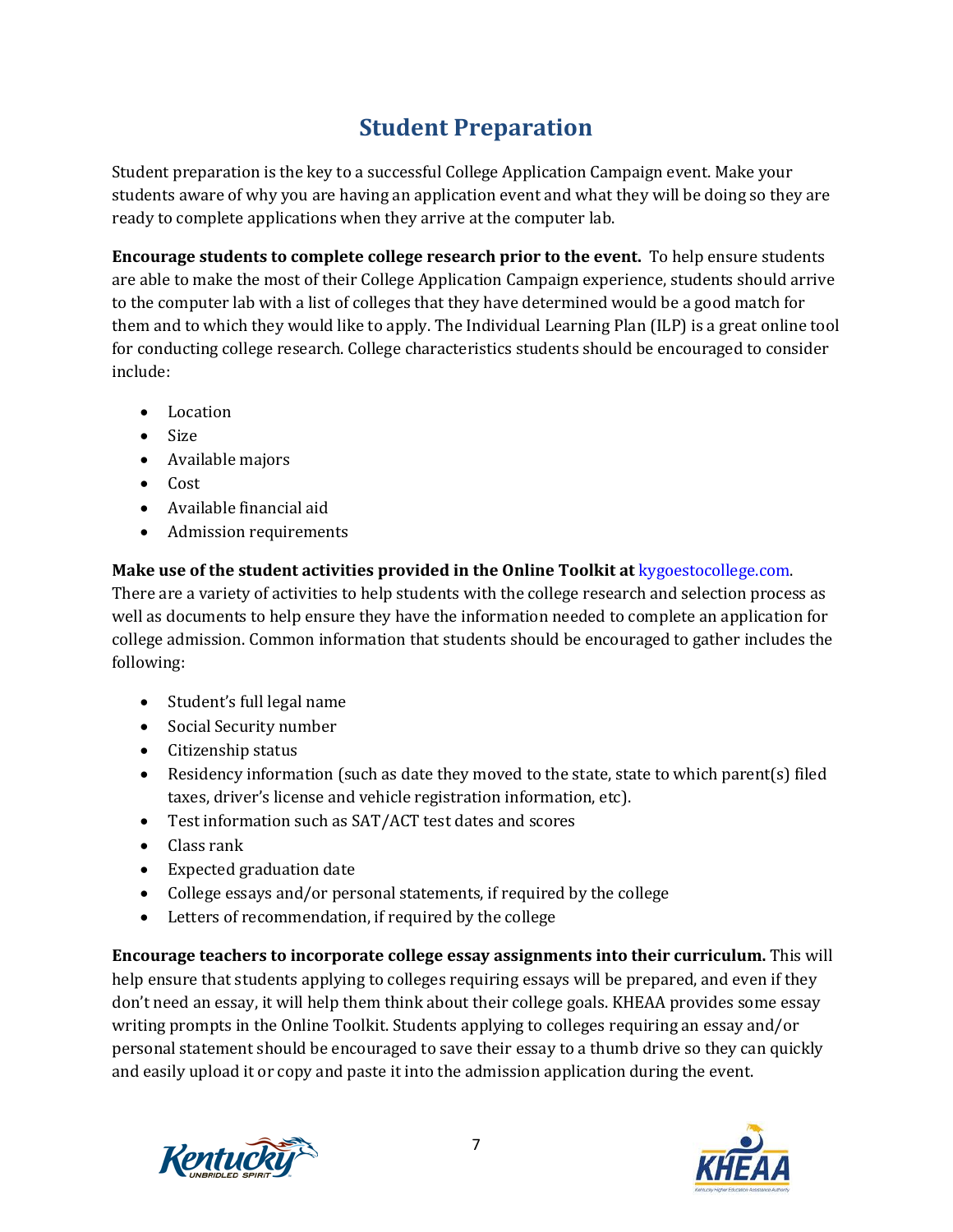**Encourage students to become familiar with application fee payment options prior to the event.** If the college(s) to which they plan to apply requires an application fee:

- Students should be encouraged to meet with their school counselor to determine if they are eligible for a College Board fee waiver. Eligible students should investigate whether the chosen college(s) accepts fee waivers and how to go about providing that waiver with the application.
- Students not eligible for a College Board fee waiver should conduct research to determine the amount of the required application fee for the college to which they plan to apply. They should also investigate payment methods accepted by the college (credit card, online check, mailed check, etc.)
- For those colleges requiring that payment information be entered online in order to complete the application submission process, students should be made aware of the following options which may be available to them:
	- $\circ$  Save the application and submit it at home later when they have access to a payment method
	- o Purchase a prepaid credit card in the amount of the application fee so credit card information can be entered into the online application
	- o Students may bring the appropriate payment information to the event

**Provide students with information about the Common Application.** Make sure they know if a college they are considering accepts or requires the Common Application instead of a schoolspecific application. If students plan on completing the Common Application during the event, they will need to do their research and prepare for it ahead of time, as it is typically longer and more detailed than other applications. For more information, visit [commonapp.org.](http://commonapp.org/)

**Have students sign up for a My KHEAA account on** [kheaa.com.](http://www.kheaa.com/) Setting this account up early will help facilitate college research and state financial aid processes, and gives students access to a variety of college planning resources.



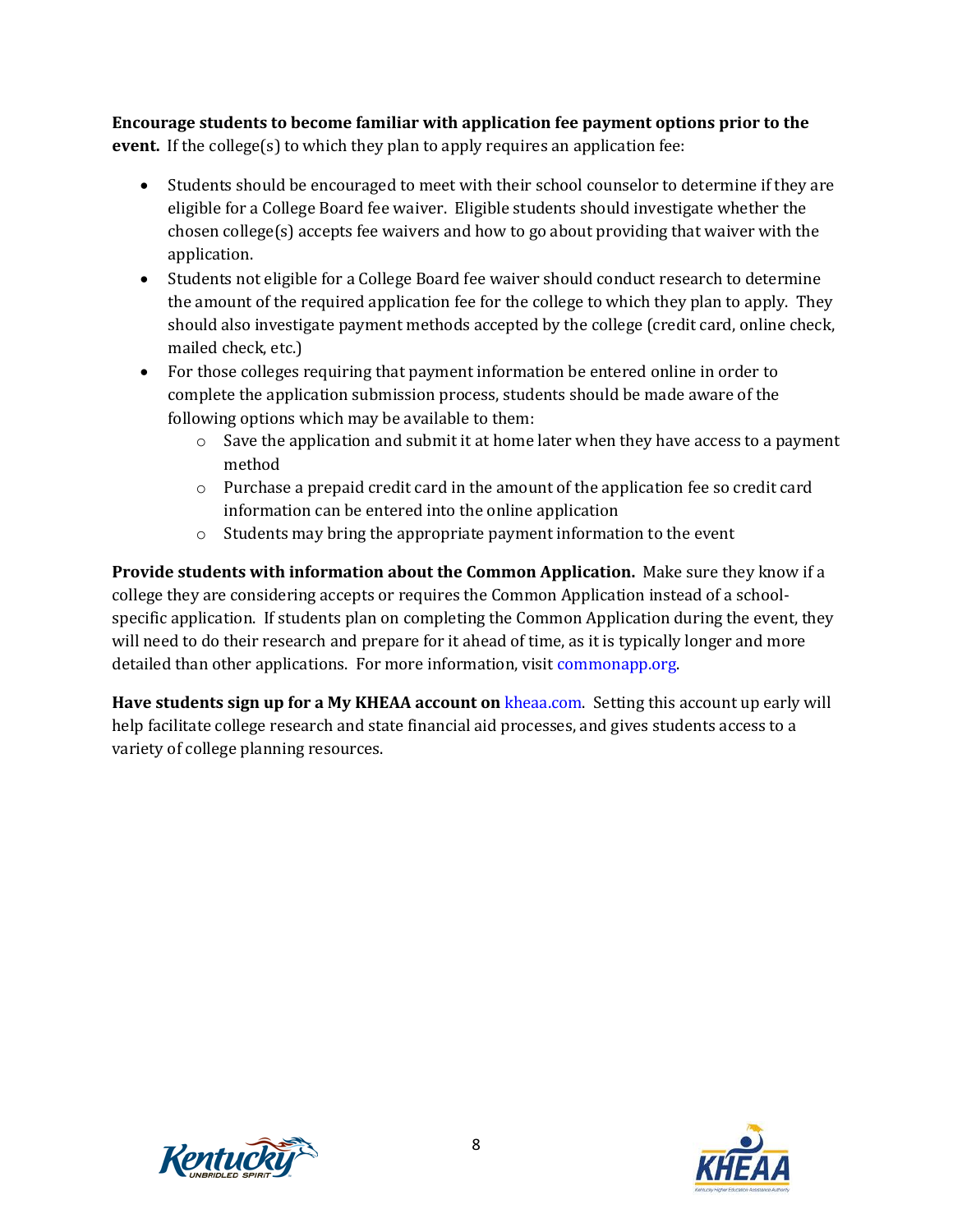## **Volunteer Coordination**

**Never underestimate students' need for help!** Since the College Application Campaign began in Kentucky in 2011, student surveys responses have shown overwhelmingly that students considered the event a major factor in their decision to apply to college. Volunteer support is crucial to holding an event that will positively impact the students.

**Consider setting up an online volunteer registration form.** This is particularly helpful if you have a large senior class and will need to recruit volunteers outside of the school building. Many free online survey tools are available to help with this. It can be helpful to collect the following information on the volunteer registration form:

- Volunteer name
- Email
- Phone number
- Affiliation (name of postsecondary institution, company, nonprofit or government agency)
- Area of expertise
- Hours they are available
- How they heard about the College Application Campaign

**Follow your school's security policy.** Once you have received your volunteer sign-ups, remember to allow for enough time to conduct any necessary background checks, if your school policy requires this.

#### **Utilize student and other leadership in the school as volunteers for the event.**

- **School Planning Team:** Student ambassadors from all grade levels can be used to share ideas, distribute materials, decorate the school, and promote the College Application Campaign to their peers through Facebook, Twitter and other social media outlets.
- **School leadership:** Involve school administrators and counselors, Family Resource and Youth Service Center personnel, and PTA/O members in the planning and logistical details.
- **Peer mentors:** Consider using seniors who have already completed the college application process to assist other students during the event.
- **Kentucky College Coaches:** If your school hosts a near-peer college advisor through the Kentucky College Coaches program, utilize their resources.
- **College and Career Readiness Counselors or Coaches.** If your school hosts someone specifically dedicated to helping students with college preparation, utilize their expertise.

**Enlist teachers.** They can volunteer during a planning period, and/or to dedicate class time for college-related activities, for example, writing college essays or conducting college or career research.

**Identify contacts in the community.** Civic groups and community organizations may be interested in helping make the event a success by either donating time and/or resources. Examples include: school alumni, parents and families of students, PTA members, senior citizens, church



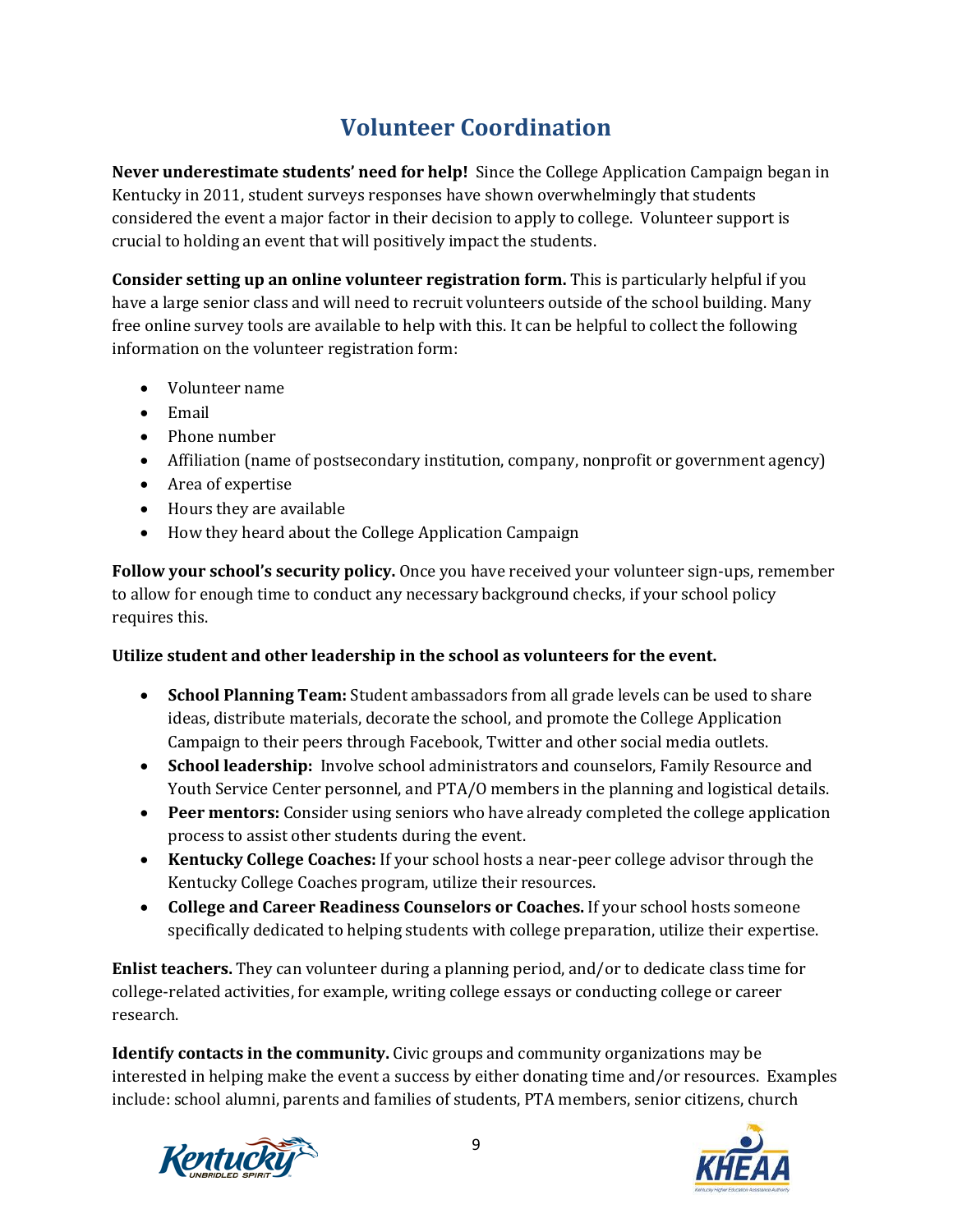groups, college students, college representatives, business, community, political leaders and youth organizations such as the YMCA, Boys and Girls Clubs, 4H, Boy/Girl Scouts of America, etc. Be sure to use any press releases or publicity to promote the need for volunteers.

**Stress that College Application Campaign events are NOT a recruitment opportunity for colleges.** While representatives from local colleges and universities may make official visits prior to your college application event to assist students with the college research process, they should remain institution-neutral when helping students complete applications during the event. Volunteers from institutions should assist all students, regardless of where they want to apply, and should not simply communicate information about their institution.

**Have plenty of volunteers.** The most successful College Application Campaign events have a "the more the merrier" atmosphere. It is recommended that you plan to have 1 volunteer for every 4-5 computers in use during the event. Extras may be needed to assist with sign-in, printers, etc. and to provide the opportunity for volunteers to take breaks.

**Communicate with volunteers early and often.** Create a system such as an email distribution list or send regular updates via text message. Be sure to contact all volunteers ahead of time to provide them with specifics such as parking, what time to arrive, where the event will be held, options for lunch and other logistical details.

**Assign each volunteer a specific responsibility.** Take into account areas of expertise (e.g. greeting students, helping students complete their application, answering financial aid questions, etc). Consider collecting areas of expertise during volunteer registration process to facilitate the volunteer assignment.

**Provide volunteers with a printed schedule.** Include lunch times and breaks when no students will be in the lab/media center/classroom.

**Follow up with a thank-you letter.** Contact all participating volunteers, thanking them for their dedication and support in making the event a success. This is a great way to leave volunteers with a positive feeling towards the event and to increase the chances that they will volunteer again in the future. A sample volunteer thank you letter can be found in the Online Toolkit.



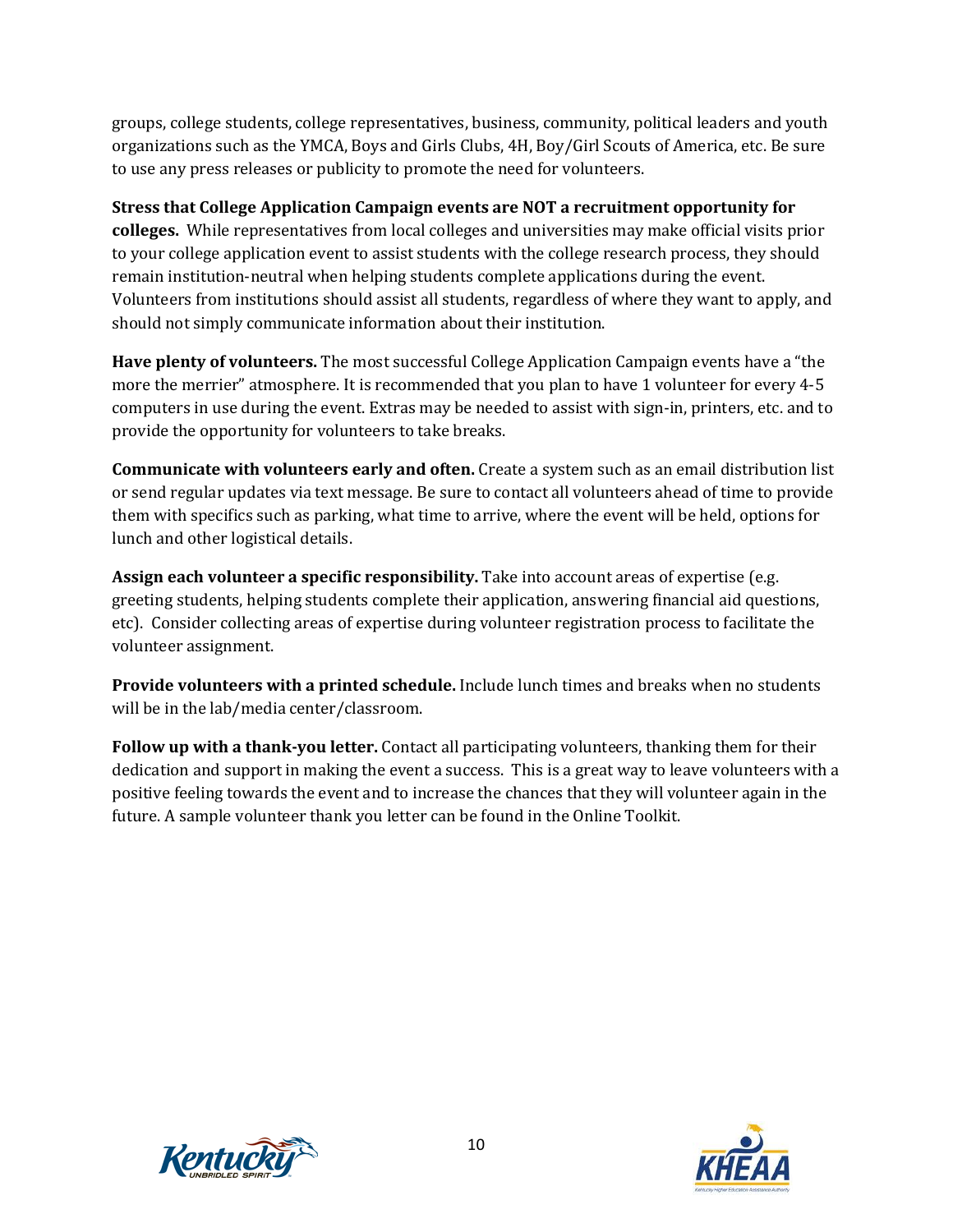## **The Day of the Event**

**Make sure students are prepared.** Students should be aware of what they are doing and what your College Application Campaign event is about before they sit down at a computer to complete their application(s). Follow the suggestions in the Student Preparation section to make sure students arrive with everything they need to apply.

#### **Welcome each volunteer.**

- Thank volunteers for their participation
- Volunteers should know the "game plan" for the day including:
	- o Their room assignment, if multiple rooms/locations will be in use during the day
	- o Letting them know when there will be breaks
	- o When they can break for lunch
	- $\circ$  If lunch will not be available at the high school, consider providing all volunteers a list or map of local restaurants (\*providing lunch is a nice way to say "thank you" if at all possible)
	- o The location of the restroom
	- o Who can reset student passwords or provide technical support if needed

#### **Welcome each group of students and explain the events for the day.**

Explain:

- The importance of applying to college
- That the goal for the day is for them to complete and submit at least one application for admission
- That they should feel free to request the assistance of the available volunteers if they need help while working on their application or if they have any questions about applying to or attending college
- What they should do once they have completed an application
- That they should plan to complete their admissions application by mailing in the appropriate documents to the college, and who they can seek for assistance with this if needed

**Provide proper oversight.** High school staff should remain available throughout the event and should not expect volunteers to run the event alone or ensure students stay on task. Remember, the volunteers are there to help students complete the admission process, but not to discipline students!

**Don't forget the survey!** Before they leave the computer lab, students should complete the Student Survey at kygoestocollege.com. The survey is very brief and provides valuable program information back to KHEAA. Schools with at least 50% of seniors completing the survey will receive a schoolspecific report back with their results.



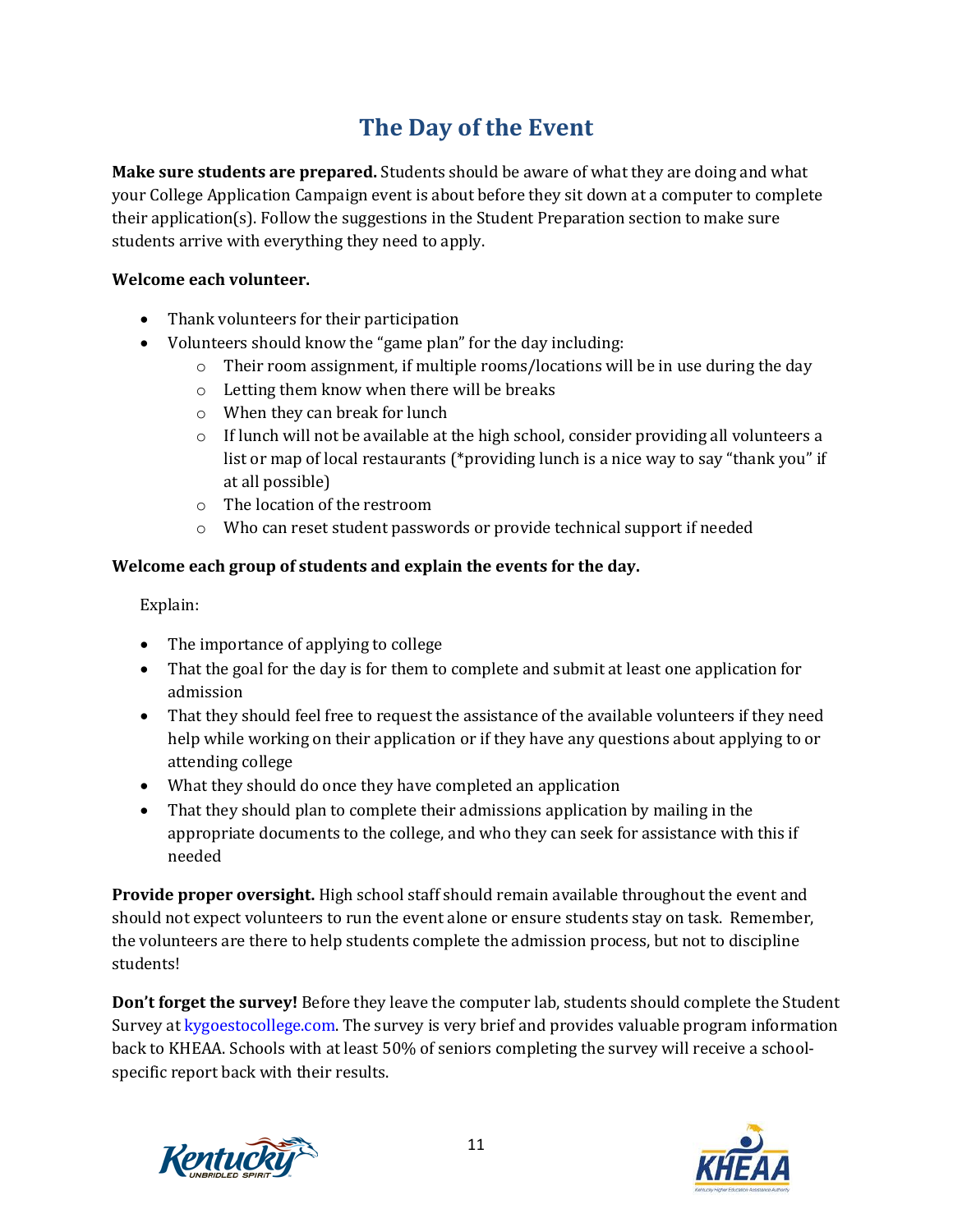## **Making the Event Special**

**Invite educational and community leaders.** Include school board members, district administration, local and state representatives in your event. They can volunteer to help with applications or speak to students prior to the event about the importance of attending college.

**Contact local media (print, television, radio).** Invite local media representatives to cover your event. Encourage newspapers, radio and television stations to attend with cameras and reporters to fuel student excitement. Let KHEAA know if you receive any media coverage so it can be shared statewide via social media.

**Contact local businesses.** Businesses may be interested in donating snacks for participating students and/or volunteers or even lunch. Finding a local business willing to provide a pizza lunch or ice cream for participating students can be a fun and exciting way to wrap up a week of applying to college! Providing lunch for participating volunteers is a nice way to say "thank you" for their assistance.

**Rewards and Incentives.** Ask local colleges and universities to consider providing college gear and goodies that can be raffled off to students participating in the event.

**Hold a senior assembly or pep rally.** A pep rally at the beginning of the week will communicate expectations for the event. Throw a party at the end of the week to celebrate the achievement of applying to college and having a plan for the future!

**Dress the part!** Encourage all faculty and staff to wear clothing from their colleges in the days and weeks leading up to the event and during the event. Students should be encouraged to ask all faculty and staff about their college experiences. Download the "Ask Me!" door sign from the Online Toolkit a[t kygoestocollege.com.](http://www.kygoestocollege.com/)

**Incorporate college-planning activities in the classroom.** Encourage all teachers to build lesson plans as part of the event. English teachers may want to organize writing workshops for personal statements or essays to encourage students to work on admission or scholarship essays.

**Follow up**. Check with students after the event to be sure they take the necessary steps to complete the admission process:

- If they were unable to submit their application during the event, be sure they submit it.
- Be sure all students send the appropriate supporting documentation to the college:
	- o Fee waiver forms
	- o High school transcripts
	- o Official test scores



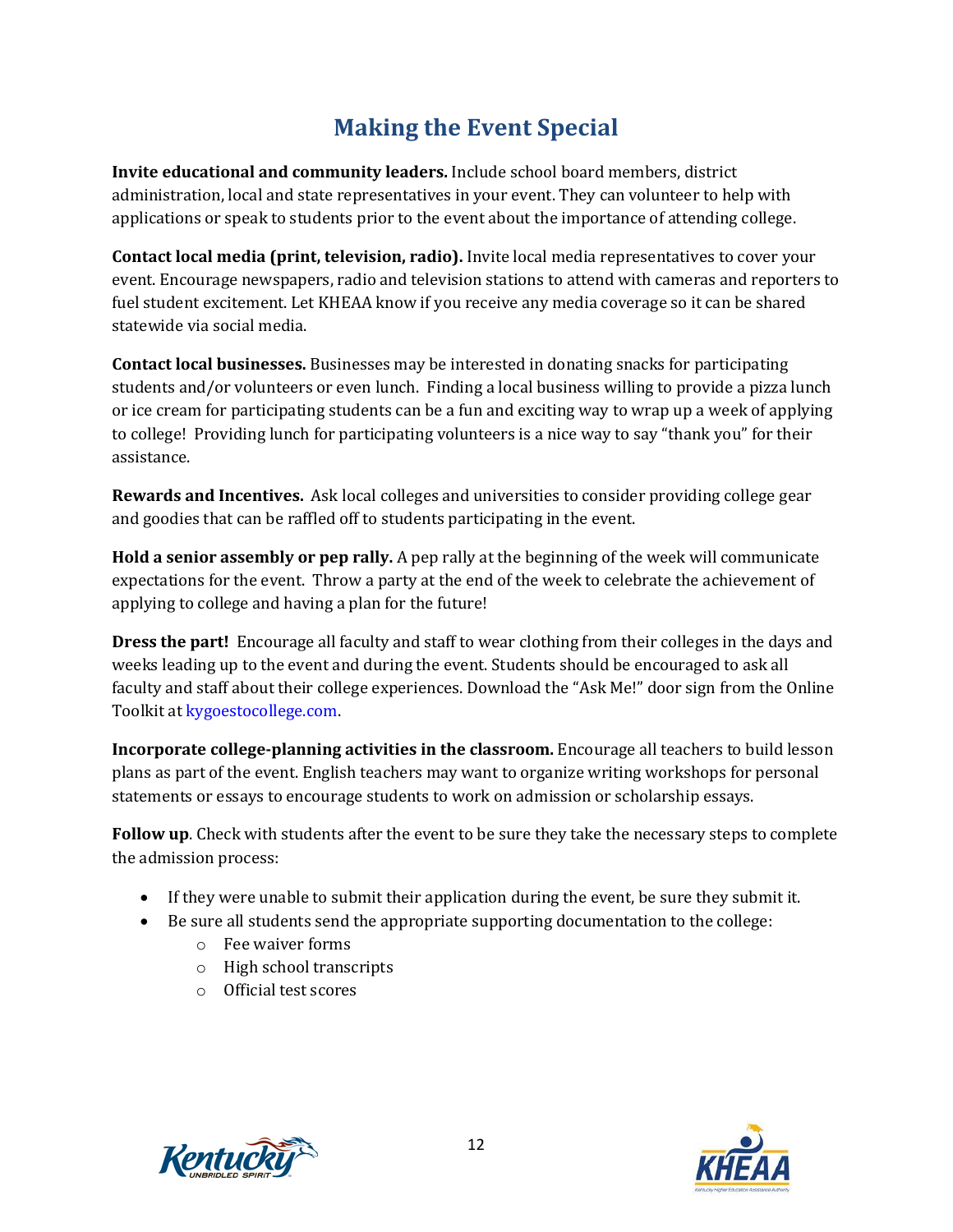## **Sample Schedule of Events**

Below is a sample schedule that your school may consider using when planning your event. The items on this schedule are just examples. This gives an outline for a week-long College Application Campaign program, but yours may be longer or shorter depending on the needs of your students and the flexibility of your school's schedule. Gather ideas from this sample and use the options that work best for your students. Remember to include your regional KHEAA Outreach Counselor for workshop sessions, exhibits and more!

#### **Pre-Event Activities**

- **Advertise events and activities through various methods:**
	- o Social media
	- o School and community signage
	- o Local media outlets
	- o School newsletter
	- o Parent teacher conferences
	- o School website announcements
	- o One Call system
	- o Emails sent to students and families
- **Have a door decoration contest among teachers, especially those with senior students**
	- o Teachers can select a college (alma mater, local college, or any other Kentucky college) and decorate their doors in celebration of that institution. During the actual application days, college reps and other volunteers can judge for best door decorations. Prizes could include:
		- College gear or goodies donated by college reps (depending upon college donations)
		- Pizza party for winning classroom
- **Conduct college essay writing workshops in English classes**
	- $\circ$  Invite guest speakers from selective institutions that may require an essay.
	- o KHEAA can provide a list of sample college essay questions.
- **Research colleges**
	- o Attend a KYACAC regional college fair in your area.
	- $\circ$  So that the students know where they would like to apply and have a strong base of knowledge about that school and the admissions requirements, students will need to have researched colleges prior to the application event.
	- $\circ$  Encourage students to utilize the KHEAA website, [kheaa.com,](http://www.kheaa.com/) and set up a My KHEAA account to make the most of their online college research.
- **Build folders**
	- o Students can begin gathering materials to aid in application submission: biographical information, college resumes, essays, transcript, test score reports, payment information, etc. Registered schools receive FREE folders with built-in admission and financial aid checklists for every senior.



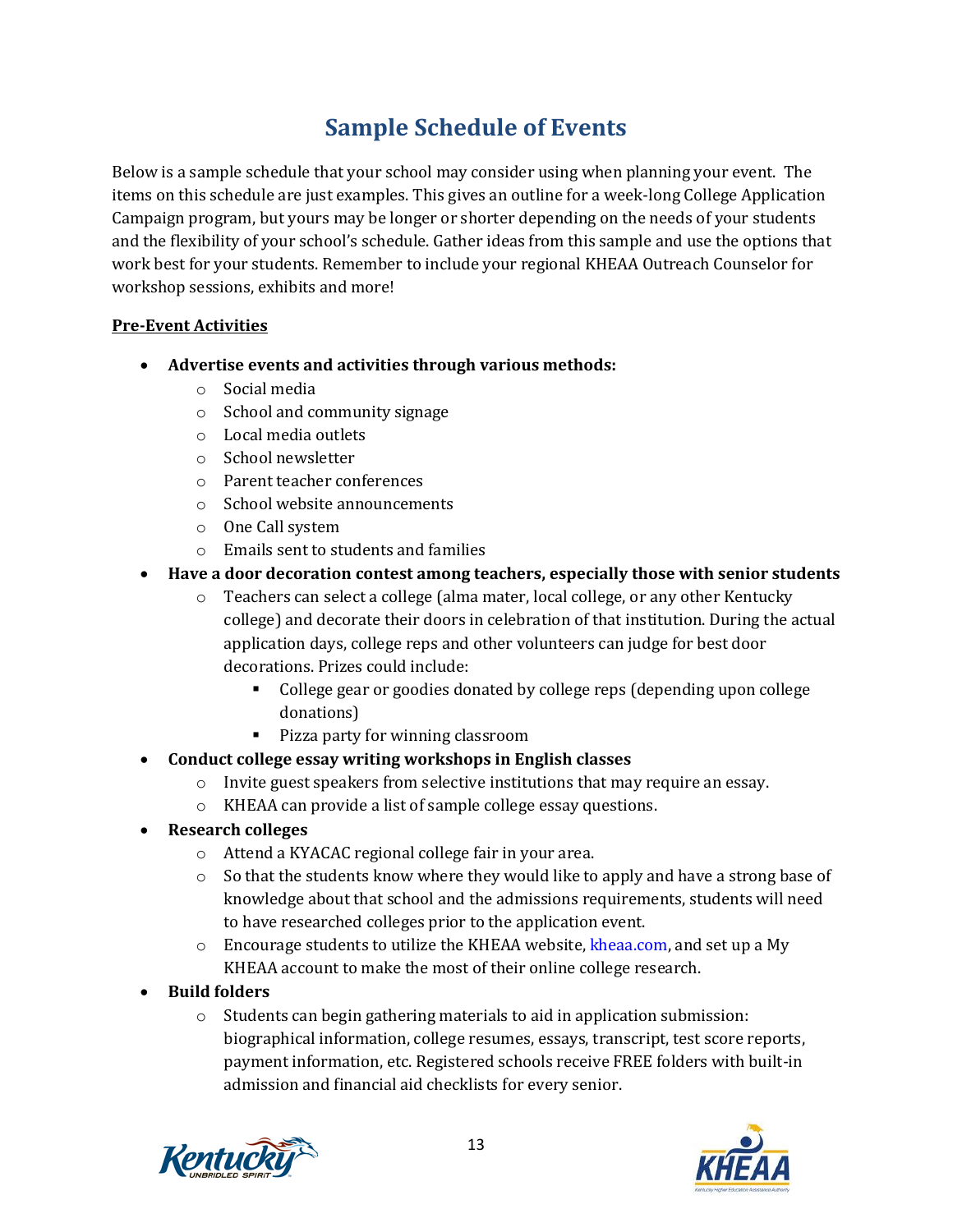#### **College Application Campaign Program Schedule (based on week-long program)**

**Every day:**

- Morning/Afternoon Announcements: each day, a college admission tip or fact can be presented during the morning and afternoon announcements. Seniors will also be reminded of/encouraged to attend the day's or following day's activities. Check the Online Toolkit for sample announcements you may want to use. Consider adding a trivia question to make it into a contest for a prize at the end of the week.
- Apparel: students and teachers can be encouraged to wear college clothing each day of the week.

#### **Invite the KHEAA College Information Road Show and/or your KHEAA Outreach Counselor**

- KHEAA's College Info Road Show will be available on a first come/first serve basis. The College Info Road Show's mobile classrooms provide a host of critical services directly to students and families in their own communities. Equipped with satellite Internet access, laptop computers, an instructor's podium and screen and an outdoor projection unit, the Road Shows use state-of-the art technology to connect students with the information they need to research, pursue and succeed in their educational future beyond high school. Students can come onboard to access their KEES account, research colleges, search for scholarships and complete applications!
- Your Regional KHEAA Outreach Counselor, also available on a first-come, firstserved basis, can give presentations on admissions, financial aid, and other college access information, as well as assist with application completion.

#### **Monday**

- Daytime Kickoff Events
	- $\circ$  Whether schools decide to do a senior pep rally or a presentation in the auditorium or cafeteria, the kickoff event will inform students of the week's activities, as well as encourage them to participate and build enthusiasm. Consider inviting all grade levels to enhance the school-wide college-going culture.
- Drive to Successful College Admissions
	- o KHEAA's *Drive to Successful College Admissions* presentation provides students with the timeline, resources and information they need to successfully research and choose the college, university, technical or trade school that's the best fit. (For senior classes or an optional evening event to include parents)

#### **Tuesday**

- Daytime
	- o [KHEAA.com](http://www.kheaa.com/) presentations
		- KHEAA Outreach Counselors can provide senior students with the information they need to successfully navigate the career exploration, college preparation and financial aid processes using KHEAA's web portal.



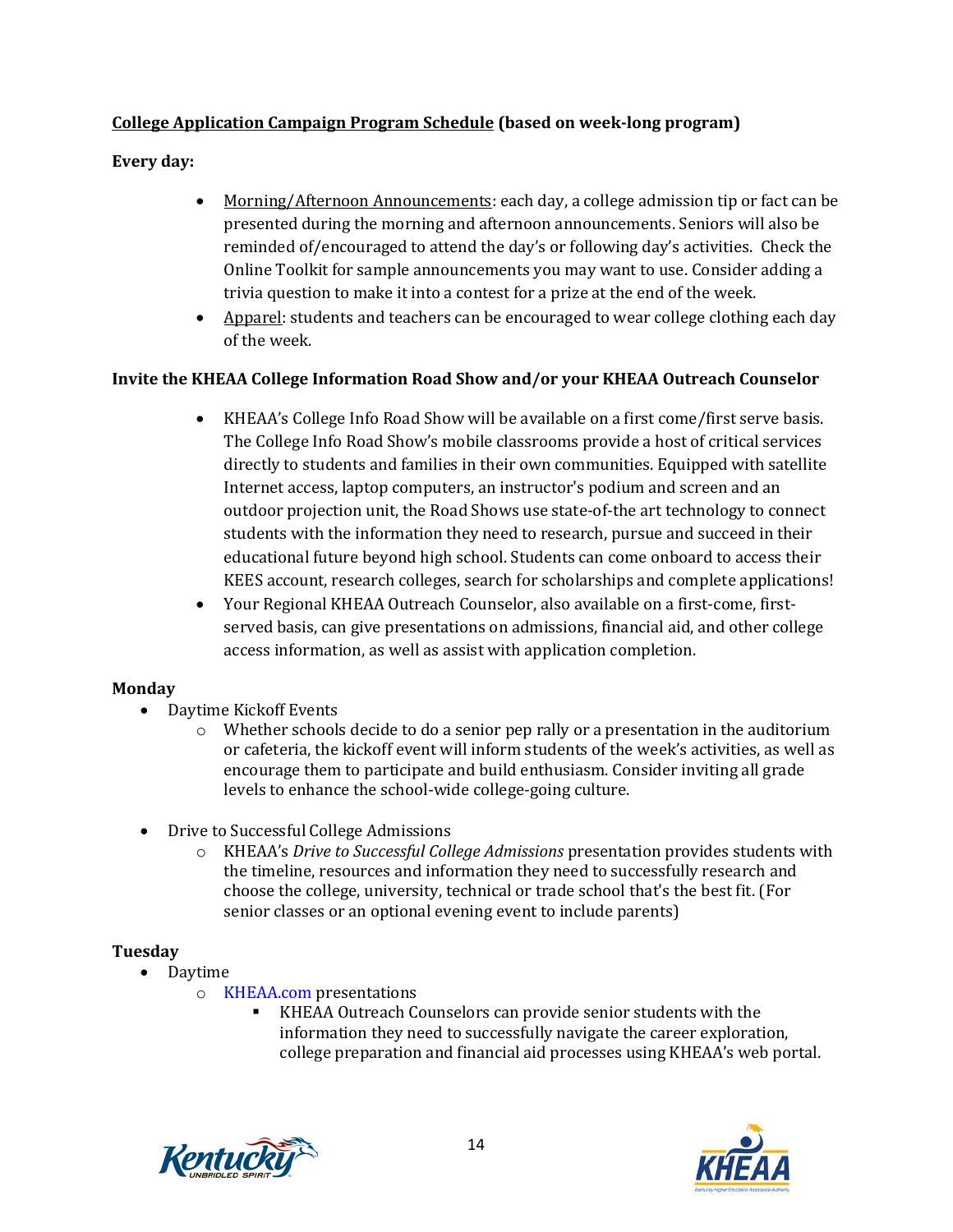- Evening
	- o Professional Mixer
		- Schools can invite professionals from the community to mix and mingle with seniors who may be interested in their career field. Students are encouraged to dress in professional attire and to practice professional networking during the event.

#### **Wednesday**

- Daytime
	- o Mini-college fair
		- Schools can invite local colleges to which most students plan to apply (or whichever colleges may be able to attend) to set up for an allotted time during the school day for students to ask questions and gather more information.
		- Schools can use reports provided via the Kentucky Department of Education's Individual Learning Plan (ILP) tool to be sure to invite schools of interest to their particular students
- Evening
	- o Collegiate Sports Information Night
		- Schools can invite athletic directors and/or compliance officers from local colleges for a panel discussion on NCAA and/or NAIA athletics. Student athletes should be invited to attend to learn more about the eligibility rules and procedures.

#### **Thursday**

- Daytime
	- o College Application Event
		- During the event, students (by classes or by whatever method works best at your school) will be brought to a computer lab with their application folder they have built previously. School and community volunteers will aid students in applying to at least one college during this time. Students who complete at least one application will receive an official "I Applied" College Application Campaign sticker. Some schools also give tickets for a celebration at the end of the week. (This may take more than one day, depending on the size of your senior class.)
- Evening
	- o Paying for College 101
		- KHEAA's *Paying for College 101* workshop provides students and parents with the detailed information they need to complete the FAFSA to apply for student financial aid. Students will learn about the financial aid process, discovering when and how to apply for state and federal funds.

#### **Friday**

- Daytime
	- o Celebration
		- Whether you decide to do a pizza party, ice cream social, or other celebratory event, students who completed at least one college application will be invited to celebrate their future!



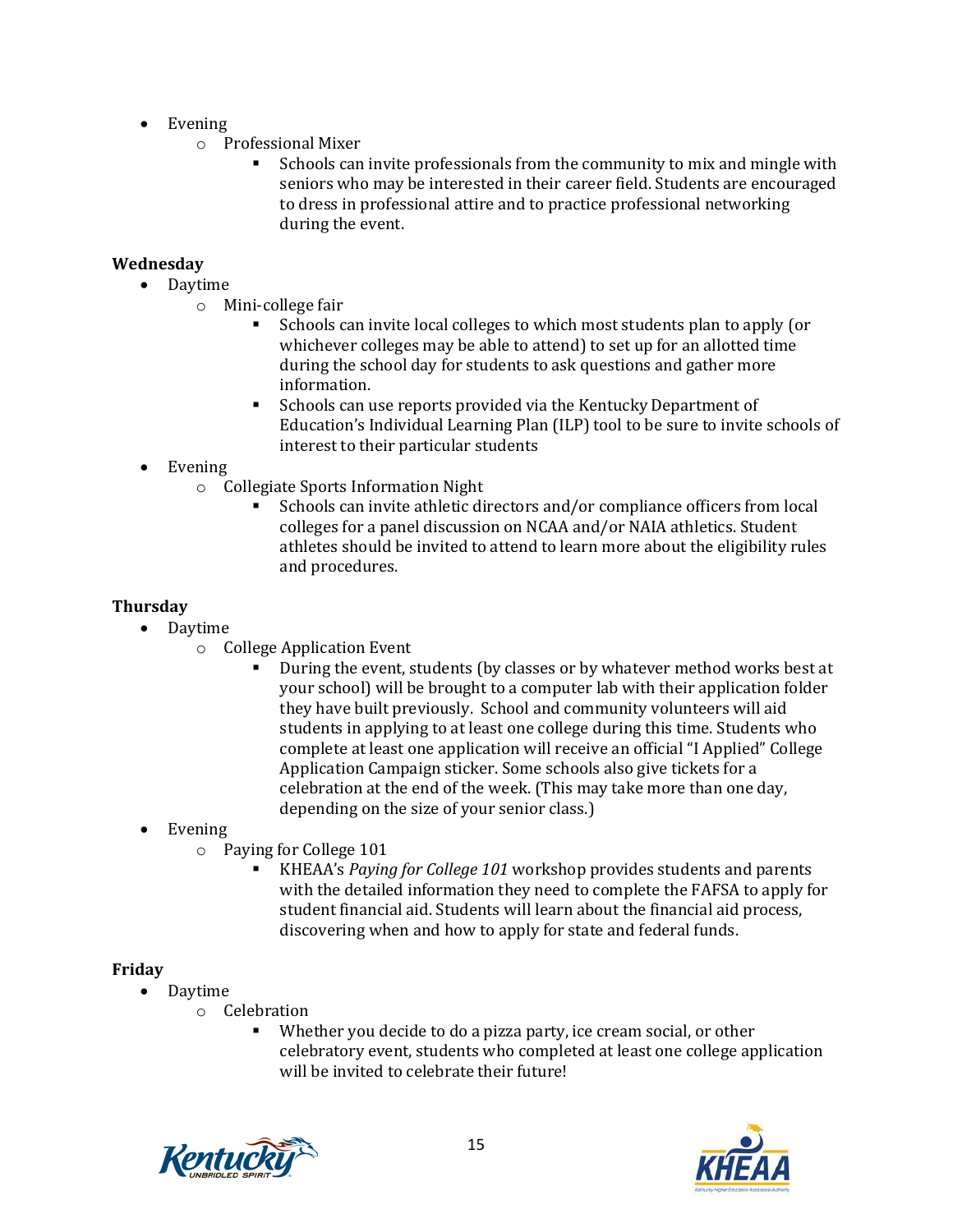#### **Post College Application Week Events**

#### • *Getting the Facts* **Reports**

- $\circ$  All students can access this free personalized report through their My KHEAA accounts o[n kheaa.com.](http://www.kheaa.com/)
- o KHEAA outreach counselors can come back to the school after the College Application Campaign event to help students complete this valuable personalized report, which will give them college cost and student financial aid estimates for each of their selected institutions.

#### • **KHEAA Customer Care Team**

o If students have questions about their *Getting the Facts* report or about financial aid in general, the KHEAA Customer Care Team is always available to answer questions. Contact them toll-free at 800-928-8926.

#### • **FAFSA Completion**

 $\circ$  The FAFSA form that high school seniors will need to complete opens every year on October 1. Depending upon the timing of your College Application Campaign event, it may make sense for your students to complete the FAFSA at the same time they complete admission applications or possibly even before. Your KHEAA Outreach Counselor is available to provide FAFSA completion workshops. Participants will receive direct help in completing each line of the FAFSA form as well as applying for an FSA ID. Sessions may be conducted for small or large groups or on an individual appointment basis, during the school day or in the evening.

#### • **Surviving College**

o KHEAA's *Surviving College* workshop is designed to help students prepare for the transition from high school to college life and to help them succeed in their new environment, persisting to degree completion. Topics covered include: Freshman Year 101, Academics, Financial Basics, Campus Life and Resources.



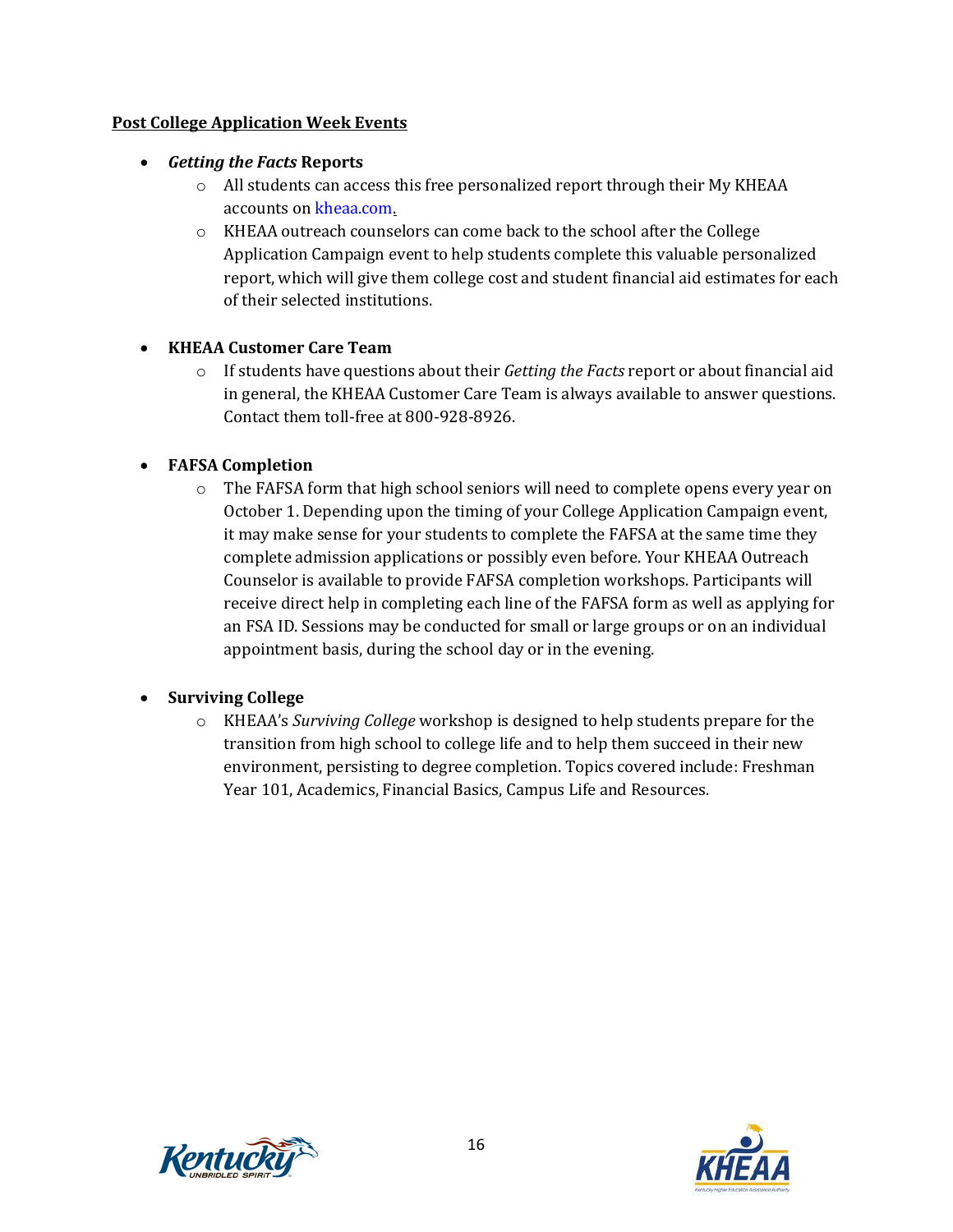## **Program Evaluation**

#### **Plan to evaluate program effectiveness:**

- Only three primary pieces of information need to be collected during your event:
	- o Number of students who completed at least one application
	- $\circ$  Total number of admission applications submitted by participating students
	- o Schools to which students applied (optional)
- Sign-Out Sheets
	- $\circ$  Before students leave the computer lab, have then sign out. Best practices for collecting student sign-out data, as well as a sign-out template, can be found in the Online Toolkit at [kygoestocollege.com.](http://www.kygoestocollege.com/) Event totals should be returned to KHEAA for program evaluation.
	- $\circ$  School-specific reports can be shared back with participating schools as requested. All data shared publically will be reported on an aggregate basis only, and no schoolspecific data will be shown.
- Student and Site Coordinator Surveys
	- o Each student who participates in your school's College Application Campaign event should be asked to complete the Student Survey. See the Online Toolkit or contact your KHEAA outreach counselor for the link to the survey. It is most effective to have students complete the survey before they leave the computer lab on the day of the event.
		- Schools with at least 50% of students completing the online survey can request a report with their survey results.
	- $\circ$  The site coordinator or designated individual from your school should complete the Site Coordinator Survey. See the Online Toolkit or contact your KHEAA outreach counselor for the link to the survey.
		- This is where the event totals are reports. There is no need to submit a separate report.
- Additional program review at the school level can include:
	- o Collecting additional feedback from students, staff, and volunteers.
	- $\circ$  Hold debriefing meetings with organizers of the event to determine what worked and what should be improved for the school's program next year.